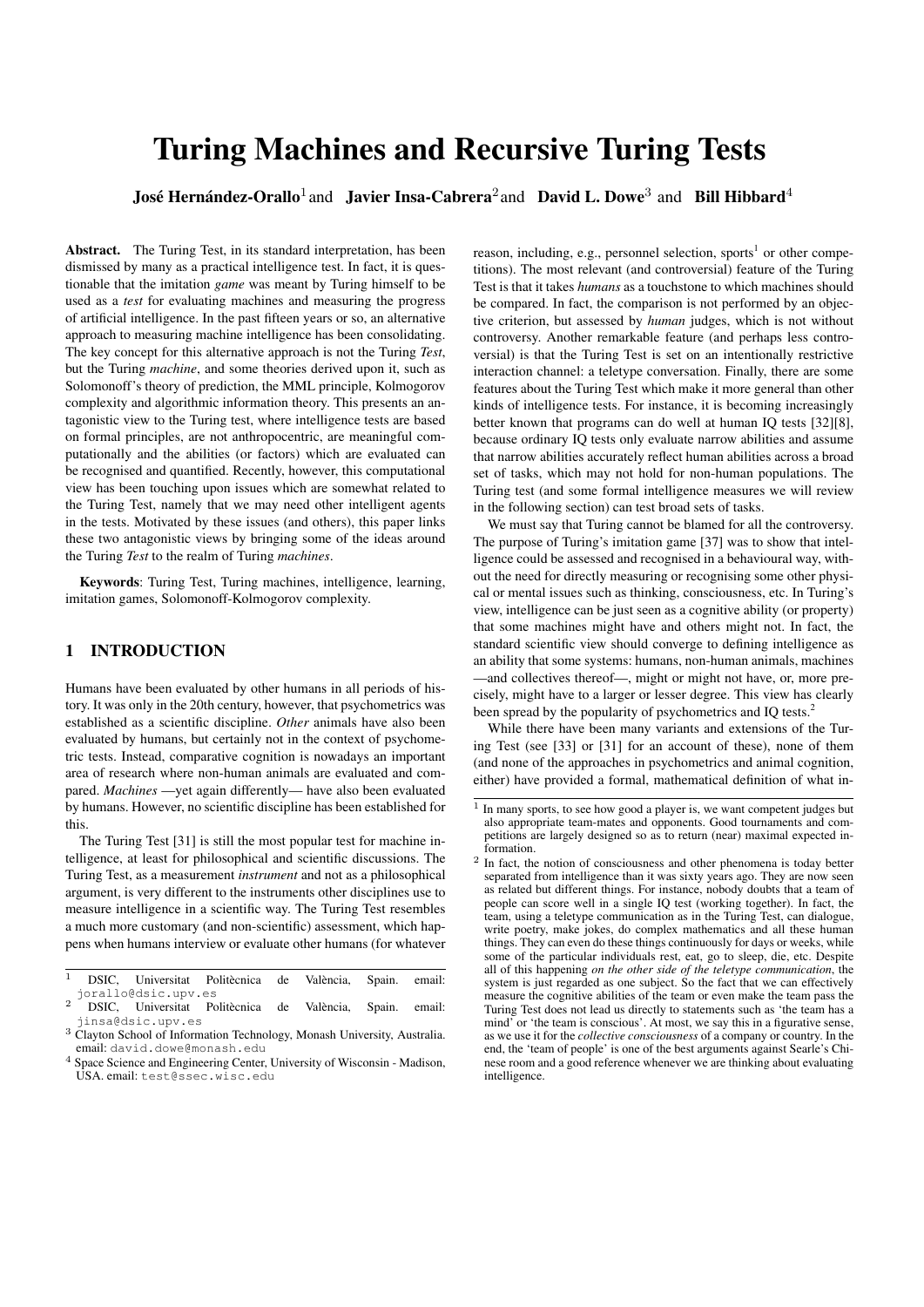telligence is and how it can be measured.

A different approach is based on one of the things that the Turing Test is usually criticised for: *learning*<sup>3</sup>. This alternative approach requires a proper definition of learning, and actual mechanisms for measuring learning ability. Interestingly, the answer to this is given by notions devised from Turing machines. In the 1960s, Ray Solomonoff 'solved' the problem of induction (and the related problems of prediction and learning) [36] by the use of Turing machines. This, jointly with the theory of inductive inference given by the Minimum Message Length (MML) principle [39, 40, 38, 5], algorithmic information theory [1], Kolmogorov complexity [25, 36] and compression theory, paved the way in the 1990s for a new approach for defining and measuring intelligence based on algorithmic information theory. This approach will be summarised in the next section.

While initially there was some connection to the Turing Test, this line of research has been evolving and consolidating in the past fifteen years (or more), cutting all the links to the Turing Test. This has provided important insights into what intelligence is and how it can be measured, and has given clues to the (re-)understanding of other areas where intelligence is defined and measured, such as psychometrics and animal cognition.

An important milestone of this journey has been the recent realisation in this context that (social) intelligence is the ability to perform well in an environment full of other agents of similar intelligence. This is a consequence of some experiments which show that when performance is measured in environments where no other agents coexist, some important traits of intelligence are not fully recognised. A solution for this has been formalised as the so-called Darwin-Wallace distribution of environments (or tasks) [18]. The outcome of all this is that it is increasingly an issue whether intelligence might be needed to measure intelligence. But this is not because we might need intelligent judges as in the Turing Test, but because we may need other intelligent agents to become part of the exercises or tasks an intelligence test should contain (as per footnote 1).

This seems to take us back to the Turing Test, a point some of us deliberately abandoned more than fifteen years ago. Re-visiting the Turing Test now is necessarily very different, because of the technical companions, knowledge and results we have gathered during this journey (universal Turing machines, compression, universal distributions, Solomonoff-Kolmogorov complexity, MML, re-inforcement learning, etc.).

The paper is organised as follows. Section 2 introduces a short account of the past fifteen years concerning definitions and tests of machine intelligence based on (algorithmic) information theory. It also discusses some of the most recent outcomes and positions in this line, which have led to the notion of Darwin-Wallace distribution and the need for including other intelligent agents in the tests, suggesting an inductive (or recursive, or iterative) test construction and definition. This is linked to the notion of recursive Turing Test (see [32, sec. 5.1] for a first discussion on this). Section 3 analyses the base case by proposing several schemata for evaluating systems that are able to imitate Turing machines. Section 4 defines different ways of doing the recursive step, inspired by the Darwin-Wallace distribution and ideas for making this feasible. Section 5 briefly explores how all this might develop, and touches upon concepts such as universality in Turing machines and potential intelligence, as well as some sug-

gestions as to how machine intelligence measurement might develop in the future.

#### 2 MACHINE INTELLIGENCE MEASUREMENT USING TURING MACHINES

There are, of course, many proposals for intelligence definitions and tests *for machines* which are not based on the Turing Test. Some of them are related to psychometrics, some others may be related to other areas of cognitive science (including animal cognition) and some others originate from artificial intelligence (e.g., some competitions running on specific tasks such as planning, robotics, games, reinforcement learning, . . . ). For an account of some of these, the reader can find a good survey in [26]. In this section, we will focus on approaches which use Turing machines (and hence computation) as a basic component for the definition of intelligence and the derivation of tests for machine intelligence.

Most of the views of intelligence in computer science are sustained over a notion of intelligence as a special kind of information processing. The nature of information, its actual content and the way in which patterns and structure can appear in it can only be explained in terms of algorithmic information theory. The Minimum Message Length (MML) principle [39, 40] and Solomonoff-Kolmogorov complexity [36, 25] capture the intuitive notion that there is structure –or redundancy– in data if and only if it is compressible, with the relationship between MML and (two-part) Kolmogorov complexity articulated in [40][38, chap. 2][5, sec. 6]. While Kolmogorov [25] and Chaitin [1] were more concerned with the notions of randomness and the implications of all this in mathematics and computer science, Solomonoff [36] and Wallace [39] developed the theory with the aim of explaining how learning, prediction and inductive inference work. In fact, Solomonoff is said to have 'solved' the problem of induction [36] by the use of Turing machines. He was also the first to introduce the notions of universal distribution (as the distribution of strings given by a UTM from random input) and the invariance theorem (which states that the Kolmogorov complexity of a string calculated with two different reference machines only differs by a constant which is independent of the string).

Chaitin briefly made mention in 1982 of the potential relationship between algorithmic information theory and measuring intelligence [2], but actual proposals in this line did not start until the late 1990s. The first proposal was precisely introduced over a Turing Test and as a response to Searle's Chinese room [35], where the subject was *forced* to learn. This *induction-enhanced* Turing Test [7][6] could then evaluate a general inductive ability. The importance was not that any kind of ability could be included in the Turing Test, but that this ability could be formalised in terms of MML and related ideas, such as (two-part) compression.

Independently and near-simultaneously, a new intelligence test (C-test) [19] [12] was derived as sequence prediction problems which were generated by a universal distribution [36]. The difficulty of the exercises was mathematically derived from a variant of Kolmogorov complexity, and only exercises with a certain degree of difficulty were included and weighted accordingly. These exercises were very similar to those found in some IQ tests, but here they were created from computational principles. This work 'solved' the traditional subjectivity objection of the items in IQ tests, i.e., since the continuation of each sequence was derived from its shortest explanation. However, this test only measured one cognitive ability and its presentation was too narrow to be a general test. Consequently,

 $\frac{3}{3}$  This can be taken as further evidence for Turing not conceiving the imitation test as an actual test for intelligence, because the issue about machines being able to learn was seen as inherent to intelligence for Turing [37, section 7], and yet the Turing Test is not especially good at detecting learning ability *during* the test.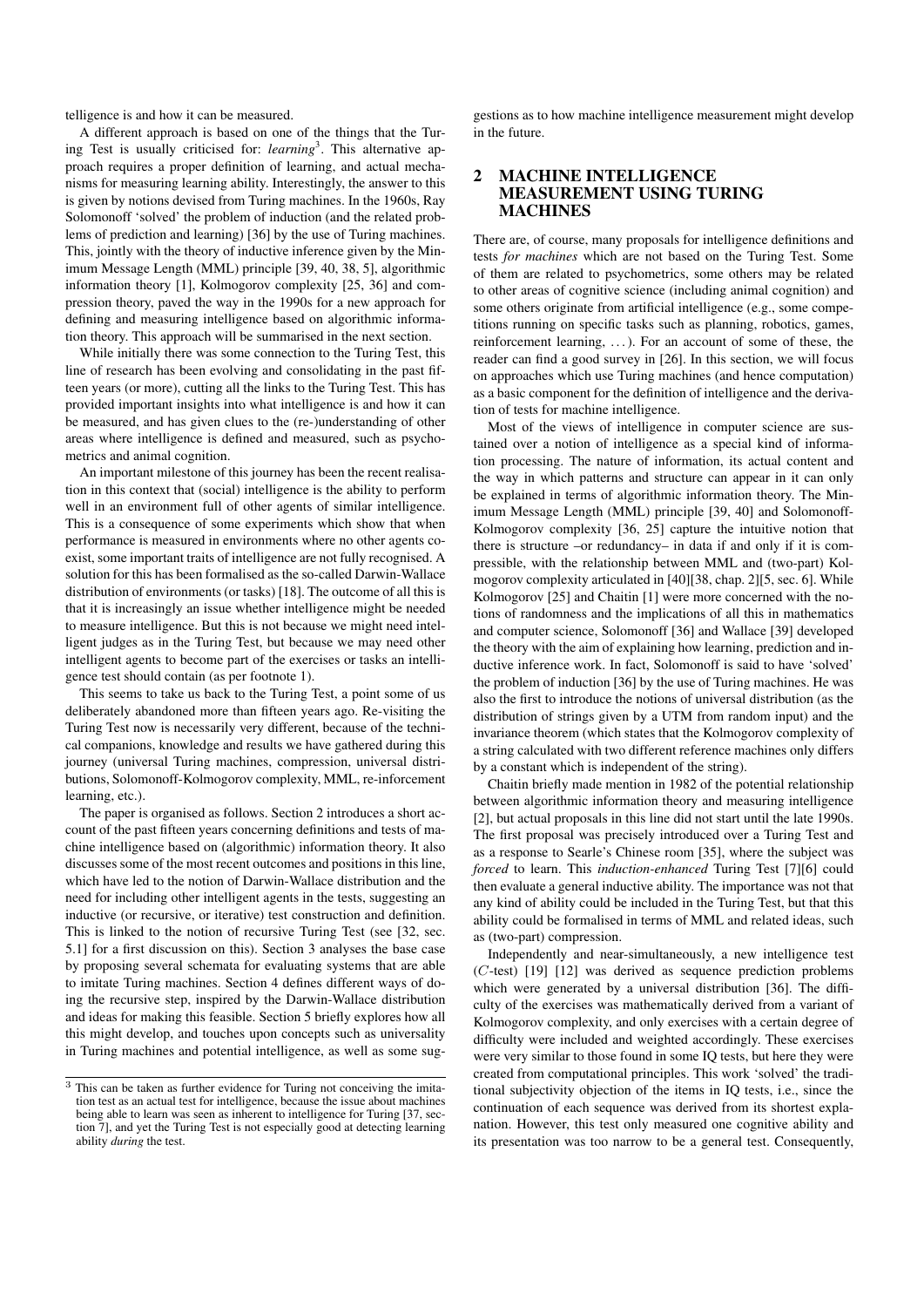these ideas were extended to other cognitive abilities in [14] by the introduction of other 'factors', and the suggestion of using interactive tasks where "rewards and penalties could be used instead", as in reinforcement learning[13].

Similar ideas followed relating compression and intelligence. Compression tests were proposed as a test for artificial intelligence [30], arguing that "optimal text compression is a harder problem than artificial intelligence as defined by Turing's". Nonetheless, the fact that there is a connection between compression and intelligence does not mean that intelligence can be just defined as compression ability (see, e.g., [9] for a full discussion on this).

Later, citeLeggHutter2007 would propose a notion which they referred to as a "universal intelligence measure" —universal because of its proposed use of a universal distribution for the weighting over environments. The innovation was mainly their use of a reinforcement learning setting, which implicitly accounted for the abilities not only of learning and prediction, but also of planning. An interesting point for making this proposal popular was its conceptual simplicity: intelligence was just seen as average performance in a range of environments, where the environments were just selected by a universal distribution.

While innovative, the universal intelligence *measure* [27] showed several shortcomings stopping it from being a viable *test*. Some of the problems are that it requires a summation over infinitely many environments, it requires a summation over infinite time within each environment, Kolmogorov complexity is typically not computable, disproportionate weight is put on simple environments (e.g., with 1−  $2^{-7}$  > 99% of weight put on environments of size less than 8, as also pointed out by [21]), it is (static and) not adaptive, it does not account for time or agent speed, etc

Hernandez-Orallo and Dowe [17] re-visited this to give an intelligence *test* that does not have these abovementioned shortcomings. This was presented as an anytime universal intelligence test. The term *universal* here was used to designate that the test could be applied to any kind of subject: machine, human, non-human animal or a community of these. The term *anytime* was used to indicate that the test could evaluate any agent speed, it would adapt to the intelligence of the examinee, and that it could be interrupted at any time to give an intelligence score estimate. The longer the test runs, the more reliable the estimate (the average reward [16]).

Preliminary tests have since been done [23, 24, 28] for comparing human agents with non-human AI agents. These tests seem to succeed in bringing theory to practice quite seamlessly and are useful to compare the abilities of systems of the same kind. However, there are some problems when comparing systems of different kind, such as human and AI algorithms, because the huge difference of both (with current state-of-the-art technology) is not clearly appreciated. One explanation for this is that (human) intelligence is the result of the adaptation to environments where the probability of other agents (of lower or similar intelligence) being around is very high. However, the probability of having another agent of even a small degree of intelligence just by the use of a universal distribution is discouragingly remote. Even in environments where are other agents are included on purpose [15], it is not clear that these agents properly represent a rich 'social' environment. In [18], the so-called Darwin-Wallace distribution is introduced where environments are generated using a universal distribution for multi-agent environments, where a number of agents populate the environment also generated by a universal distribution. The probability of having interesting environments and agents is very low on this first 'generation'. However, if an intelligence test is administered to this population and only those with a certain level are preserved, we may get a second population whose agents will have a slightly higher degree of intelligence. Iterating this process we have different levels for the Darwin-Wallace distribution, where evolution is solely driven (boosted) by a fitness function which is just measured by intelligence tests.

#### 3 THE BASE CASE: THE TURING TEST FOR TURING MACHINES

A recursive approach can raise the odds for environments and tasks of having a behaviour which is attributed to more intelligent agents. This idea of recursive populations can be linked to the notion of *recursive Turing Test* [32, sec. 5.1], where the agents which have succeeded at lower levels could be used to be compared at higher levels. However, there are many interpretations of this informal notion of a recursive Turing Test. The fundamental idea is to eliminate the human reference from the test using recursion —either as the subject that has to be imitated or the judge which is used to tell between the subjects.

Before giving some (more precise) interpretations of a recursive version of the Turing Test, we need to start with the *base case*, as follows (we use TM and UTM for Turing Machine and Universal Turing Machine respectively):

Definition 1 The imitation game for Turing machines<sup>4</sup> is defined as *a tuple*  $\langle D, B, C, I \rangle$ 

- *The reference subject* A *is randomly taken as a TM using a distribution* D*.*
- *Subject* B *(the evaluee) tries to emulate* A*.*
- *The similarity between* A *and* B *is 'judged' by a criterion or judge* C *through some kind of* interaction *protocol* I*. The test returns this similarity.*

An instance of the previous schema requires us to determine the distribution  $D$  and the similarity criterion  $C$  and, most especially, how the interaction  $I$  goes. In the classical Turing Test, we know that  $D$  is the human population,  $C$  is given by a human judge, and the interaction is an open teletype conversation<sup>5</sup>. Of course, other distributions for  $D$  could lead to other tests, such as, e.g., a canine test, taking  $D$  as a dog population, and judges as other dogs which have to tell which is the member of the species or perhaps even how intelligent it is (for whatever purpose —e.g., mating or idle curiosity).

More interestingly, one possible instance for Turing machines could go as follows. We can just take  $D$  as a universal distribution over a reference UTM U, so  $p(A) = 2^{-K_U(A)}$ , where  $K_U(A)$  is the prefix-free Kolmogorov complexity of  $A$  relative to  $U$ . This means that simple reference subjects have higher probability than complex subjects. Interaction can go as follows. The 'interview' consists of questions as random finite binary strings using a universal distribution  $s_1, s_2, \ldots$  over another reference UTM, V. The test starts by subjects A and B receiving string  $s_1$  and giving two sequences  $a_1$  and  $b_1$ 

<sup>&</sup>lt;sup>4</sup> The use of Turing machines for the reference subject is relevant and not just a way to link two things by their name, Turing. Turing machines are required because we need to define formal distributions on them, and this cannot be done (at least theoretically) for humans, or animals or 'agents'.

<sup>&</sup>lt;sup>5</sup> This free teletype conversation may be problematic in many ways. Typically, the judge  $C$  wishes to steer the conversation in directions which will enable her to get (near-)maximal (expected) information (before the timelimit deadline of the test) about whether or not the evaluee subject  $B$  is or is not from D. One tactic for a subject which is not from D (and not a good imitator either) is to distract the judge  $C$  and steer the conversation in directions which will give judge  $C$  (near-) minimal (expected) information.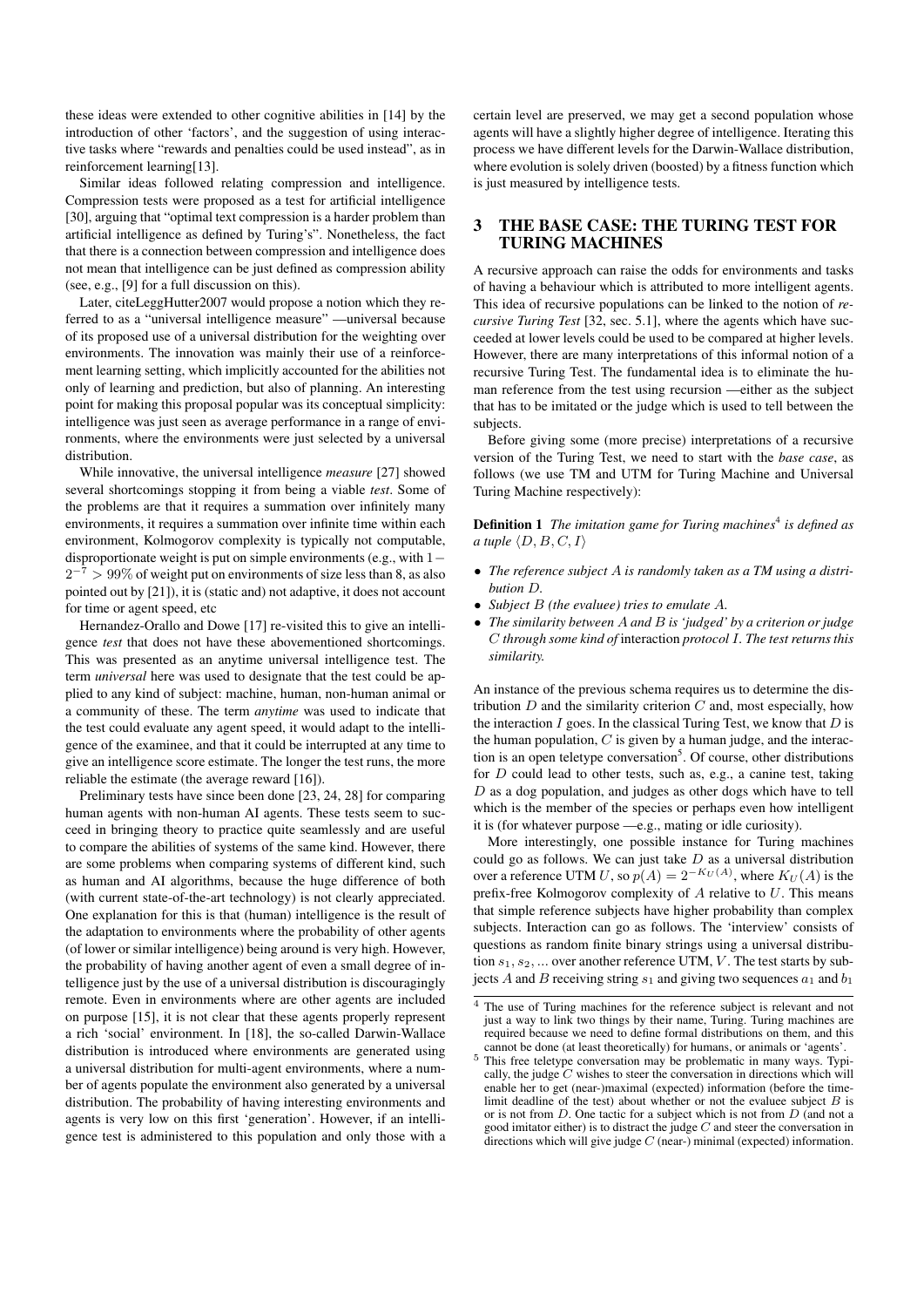as respective answers. Agent  $B$  will also receive what  $A$  has output immediately after this. Judge  $C$  is just a very simple function which compares whether  $a_1$  and  $b_1$  are equal. After one interation, the system issues string  $s_2$ . After several iterations, the score (similarity) given to B is calculated as an aggregation of the times  $a_i$  and  $b_i$  have been equal.

This can be seen as formalisation of the Turing Test where it is a Turing machine that needs to be imitated, and the criterion for imitation is the similarity between the answers given by  $A$  and  $B$  to the same questions. If subject  $B$  cannot be told or instructed about the goal of the test (imitating  $A$ ) then we can use rewards after each step, possibly concealing  $A$ 's outputs from  $B$  as well.

This test might seem ridiculous at first sight. Some might argue that being able to imitate a randomly-chosen TM is not related to intelligence. However, two issues are important here. First, agent B does not know who  $A$  is in advance. Second, agent  $B$  tries to imitate A solely from its behaviour.

This makes the previous version of the test very similar to the most abstract setting used for analysing what learning is, how much complexity it has and whether it can be solved. First, this is tantamount to Gold's language identification in the limit [11]. If subject  $B$  is able to identify A at some point, then it will start to score perfectly from that moment. While Gold was interested in whether this could be done in general and for every possible A, here we are interested in how well B does this on average for a randomly-chosen A from a distribution. In fact, many simple TMs can be identified quite easily, such as those simple TMs which output the same string independently of the input. Second, and following this averaging approach, Solomonoff's setting is also very similar to this. Solomonoff proved that  $B$  could get the best estimations for  $A$  if  $B$  used a mixture of all consistent models inversely weighted by 2 to the power of their Kolmogorov complexity. While this may give the best theoretical approach for prediction and perhaps for "imitation", it does not properly "identify" A. Identification can only be properly claimed if we have one single model of A which is exactly as A. This distinction between one vs. multiple models is explicit in the MML principle, which usually considers just one single model, the one with the shortest two-part message encoding of said model followed by the data given this model.

There is already an intelligence test which corresponds to the previous instance of definition 1, the C-test, mentioned above. The Ctest measures how well an agent  $B$  is able to identify the pattern behind a series of sequences (each sequence is generated by a different program, i.e., a different Turing machine). The C-test does not use a query-answer setting, but the principles are the same.

We can develop a slight modification of definition 1 by considering that subject  $A$  also tries to imitate  $B$ . This might lead to easy convergence in many cases (for relatively intelligent A and B) and would not be very useful for comparing  $A$  and  $B$  effectively. A significant step forward is when we consider that the goal of A is to make outputs that cannot be imitated by B. While it is clearly different, this is related to some versions of Turing's imitation game, where one of the human subjects pretends to be a machine. While there might be some variants here to explore, if we restrict the size of the strings used for questions and answers to 1 (this makes agreeing and disagreeing equally likely), this is tantamount to the game known as 'matching pennies' (a binary version of rock-paper-scissors where the first player has to match the head or tail of the second player, and the second player has to disagree on the head or tail of the first). Interestingly, this game has also been proposed as an intelligence test in the form of Adversarial Sequence Prediction [20][22] and is related to the "elusive model paradox" [3, footnote 211][4, p 455][5,

sec. 7.5].

This instance makes it more explicit that the distribution  $D$  over the agents that the evaluee has to imitate or compete with is crucial. In the case of imitation, however, there might be non-intelligent Turing machines which are more difficult to imitate/identify than many intelligent Turing machines, and this difficulty seems to be related to the Kolmogorov complexity of the Turing machine. And linking difficulty to Kolmogorov complexity is what the C-test does. But biological intelligence is frequently biased to social environments, or at least to environments where other agents can be around eventually. In fact, societies are usually built on common sense and common understanding, but in humans this might be an evolutionarilyacquired ability to imitate other humans, but not other intelligent beings in general. Some neurobiological structures, such as *mirror neurons* have been found in primates and other species, which may be responsible of understanding what other people do and will do, and for learning new skills by imitation. Nonetheless, we must say that human unpredictability is frequently impressive, and its relation to intelligence is far from being understood. Interestingly, some of the first analyses on this issue [34][29] linked the problem with the competitive/adversarial scenario, which is equivalent to the matching pennies problem, where the intelligence of the peer is the most relevant feature (if not the only one) for assessing the difficulty of the game, as happens in most games. In fact, matching pennies is the purest and simplest game, since it reduces the complexity of the 'environment' (rules of the game) to a minimum.

### 4 RECURSIVE TURING TESTS FOR TURING **MACHINES**

The previous section has shown that introducing agents (in this case, agent  $A$ ) in a test setting requires a clear assessment of the distribution which is used for introducing them. A general expression of how to make a Turing Test for Turing machines recursive is as follows:

Definition 2 *The recursive imitation game for Turing machines is defined as a tuple*  $\langle D, C, I \rangle$  *where tests and distributions are obtained as follows:*

- *1. Set*  $D_0 = D$  *and*  $i = 0$ *.*
- *2. For each agent* B *in a sufficiently large set of TMs*
- *3. Apply a sufficiently large set of instances of definition 1 with parameters*  $\langle D_i, B, C, I \rangle$ *.*
- *4.* B*'s intelligence at degree* i *is averaged from this sample of imitation tests.*
- *5. End for*
- *6. Set*  $i = i + 1$
- *7. Calculate a new distribution* D<sup>i</sup> *where each TM has a probability which is directly related to its intelligence at level*  $i - 1$ *.*
- *8. Go to 2*

#### This gives a sequence of  $D_i$ .

The previous approach is clearly uncomputable in general, and still intractable even if reasonable samples, heuristics and step limitations are used. A better approach to the problem would be some kind of propagation system, such as Elo's rating system of chess [10], which has already been suggested in some works and competitions in artificial intelligence. A combination of a *soft* universal distribution, where simple agents would have slightly higher probability, and a one-vs-one credit propagation system such as Elo's rating (or any other mechanism which returns maximal expected information with a minimum of pairings), could feasibly aim at having a reasonably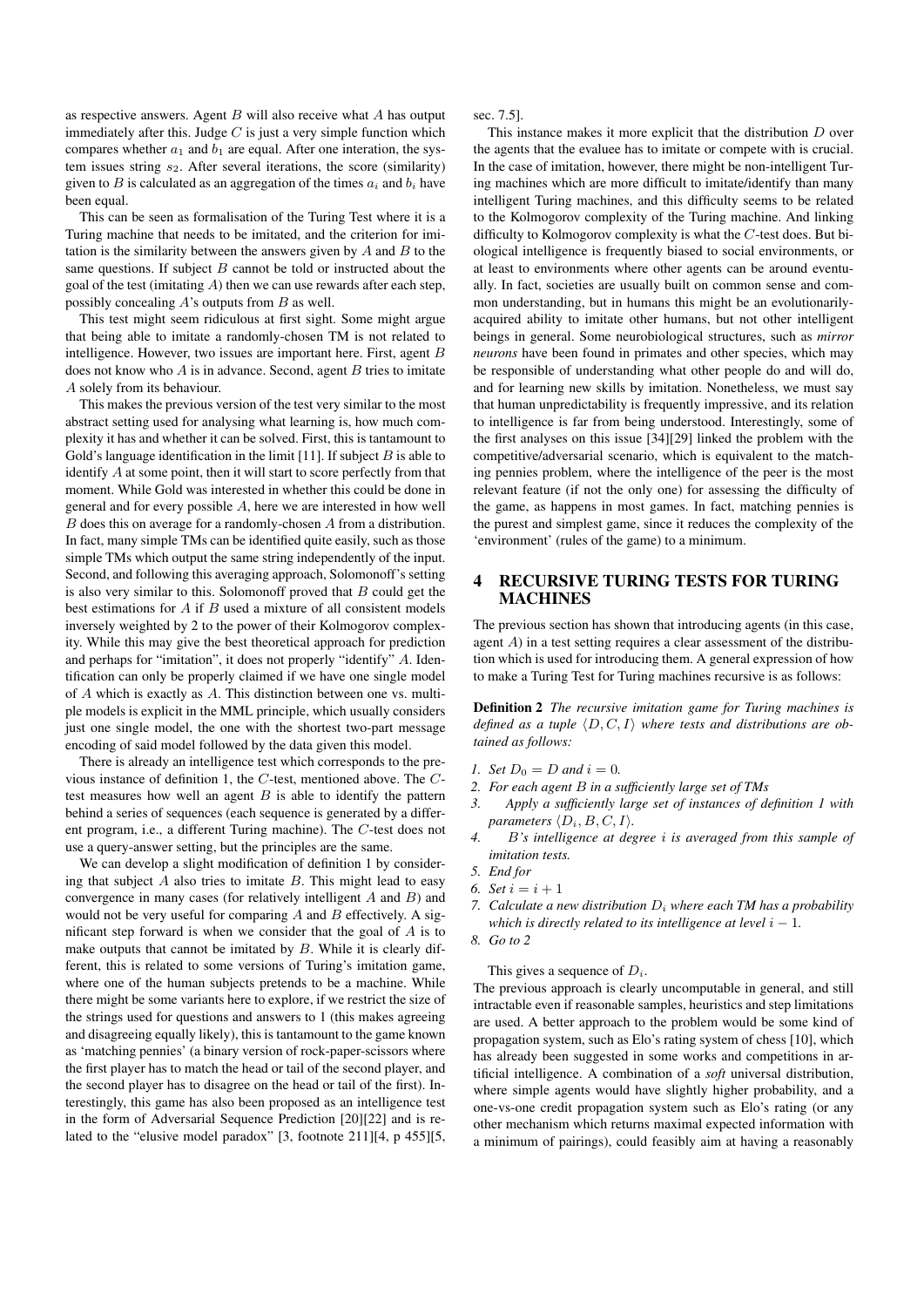good estimate of the relative abilities of a big population of Turing machines, including some AI algorithms amongst them.

What would this rating mean? If we are using the imitation game, a high rating would show that the agent is able to imitate/identify other agents of lower rating well and that it is a worse imitator/identifier than other agents with higher rating. However, there is no reason to think that the relations are transitive and anti-reflexive; e.g., it might even happen that an agent with very low ranking would be able to imitate an agent with very high ranking better than the other way round.

One apparently good thing about this recursion and rating system is that the start-up distribution can be very important from the point of view of heuristics, but it might be less important for the final result. This is yet another way of escaping from the problems of using a universal distribution for environments or agents, because very simple things take almost all the probability —as per section 2. Using difficulty as in the  $C$ -test, making adaptive tests such as the anytime test, setting a minimum complexity value [21] or using hierarchies of environments [22] where "an agent's intelligence is measured as the ordinal of the most difficult set of environments it can pass" are solutions for this. We have just seen another possible solution where evaluees (or similar individuals) can take part in the tests.

## 5 DISCUSSION

The Turing test, in some of its formulations, is a game where an agent tries to imitate another (or its species or population) which might (or might not) be cheating. If both agents are fair, and we do not consider any previous information about the agents (or their species or populations), then we have an imitation test for Turing machines. If one is cheating, we get closer to the adversarial case we have also seen.

Instead of including agents arbitrarily or assuming that any agent has a level of intelligence a priori, a recursive approach is necessary. This is conceptually possible, as we have seen, although its feasible implementation needs to be carefully considered, possibly in terms of rankings after random 1-vs-1 comparisons.

This view of the (recursive) Turing test in terms of Turing machines has allowed us to connect the Turing test with fundamental issues in computer science and artificial intelligence, such as the problem of learning (as identification), Solomonoff's theory of prediction, the MML principle, game theory, etc. These connections go beyond to other disciplines such as (neuro-)biology, where the role of imitation and adversarial prediction are fundamental, such as predatorprey games, mirror neurons, common coding theory, etc. In addition, this has shown that the line of research with intelligence tests derived from algorithmic information theory and the recent Darwin-Wallace distribution are also closely related to this as well. This (again) links this line of research to the Turing test, where humans have been replaced by Turing machines.

This sets up many avenues for research and discussion. For instance, the idea that the ability of imitating relates to intelligence can be understood in terms of the universality of a Turing machine, i.e. the ability of a Turing machine to emulate another. If a machine can emulate another, it can acquire all the properties of the latter, including intelligence. However, in this paper we have referred to the notion of 'imitation', which is different to the concept of Universal Turing machine, since a UTM is defined as a machine such that there is an input that turns it into any other pre-specified Turing machine. A machine which is able to imitate well is a good learner, which can finally identify any pattern on the input and use it to imitate the source. In fact, a good imitator is, *potentially*, very intelligent, since it can, in theory (and disregarding efficiency issues), act as any other very intelligent being by just observing its behaviour. Turing advocated for learning machines in section 7 of the very same paper [37] where he introduced the Turing Test. Solomonoff taught us what learning machines should look like. We are still struggling to make them work in practice and preparing for assessing them.

# ACKNOWLEDGEMENTS

This work was supported by the MEC projects EXPLORA-INGENIO TIN 2009-06078-E, CONSOLIDER-INGENIO 26706 and TIN 2010-21062-C02-02, and GVA project PROM-ETEO/2008/051. Javier Insa-Cabrera was sponsored by Spanish MEC-FPU grant AP2010-4389.

#### REFERENCES

- [1] G. J. Chaitin, 'On the length of programs for computing finite sequences', *Journal of the Association for Computing Machinery*, 13, 547–569, (1966).
- [2] G. J. Chaitin, 'Godel's theorem and information', *International Journal of Theoretical Physics*, 21(12), 941–954, (1982).
- [3] D. L. Dowe, 'Foreword re C. S. Wallace', *Computer Journal*, 51(5), 523 – 560, (September 2008). Christopher Stewart WALLACE (1933- 2004) memorial special issue.
- [4] D. L. Dowe, 'Minimum Message Length and statistically consistent invariant (objective?) Bayesian probabilistic inference - from (medical) "evidence"', *Social Epistemology*, 22(4), 433 – 460, (October - December 2008).
- [5] D. L. Dowe, 'MML, hybrid Bayesian network graphical models, statistical consistency, invariance and uniqueness', in *Handbook of the Philosophy of Science - Volume 7: Philosophy of Statistics*, ed., P. S. Bandyopadhyay and M. R. Forster, pp. 901–982. Elsevier, (2011).
- [6] D. L. Dowe and A. R. Hajek, 'A non-behavioural, computational extension to the Turing Test', in *Intl. Conf. on Computational Intelligence & multimedia applications (ICCIMA'98), Gippsland, Australia*, pp. 101– 106, (February 1998).
- [7] D. L. Dowe and A. R. Hajek, 'A computational extension to the Turing Test', *in Proceedings of the 4th Conference of the Australasian Cognitive Science Society, University of Newcastle, NSW, Australia*, (September 1997).
- [8] D. L. Dowe and J. Hernandez-Orallo, 'IQ tests are not for machines, yet', *Intelligence*, 40(2), 77–81, (2012).
- [9] D. L. Dowe, J. Hernández-Orallo, and P. K. Das, 'Compression and intelligence: social environments and communication', in *Artificial General Intelligence*, eds., J. Schmidhuber, K.R. Thórisson, and M. Looks, volume 6830, pp. 204–211. LNAI series, Springer, (2011).
- [10] A.E. Elo, *The rating of chessplayers, past and present*, volume 3, Batsford London, 1978.
- [11] E.M. Gold, 'Language identification in the limit', *Information and control*, 10(5), 447–474, (1967).
- [12] J. Hernández-Orallo, 'Beyond the Turing Test', *J. Logic, Language & Information*, 9(4), 447–466, (2000).
- [13] J. Hernández-Orallo, 'Constructive reinforcement learning', *International Journal of Intelligent Systems*, 15(3), 241–264, (2000).
- [14] J. Hernández-Orallo, 'On the computational measurement of intelligence factors', in *Performance metrics for intelligent systems workshop*, ed., A. Meystel, pp. 1–8. National Institute of Standards and Technology, Gaithersburg, MD, U.S.A., (2000).
- [15] J. Hernández-Orallo, 'A (hopefully) non-biased universal environment class for measuring intelligence of biological and artificial systems', in *Artificial General Intelligence, 3rd Intl Conf*, ed., M. Hutter et al., pp. 182–183. Atlantis Press, Extended report at http://users.dsic.upv.es/proy/anynt/unbiased.pdf, (2010).
- [16] J. Hernández-Orallo, 'On evaluating agent performance in a fixed period of time', in *Artificial General Intelligence, 3rd Intl Conf*, ed., M. Hutter et al., pp. 25–30. Atlantis Press, (2010).
- [17] J. Hernández-Orallo and D. L. Dowe, 'Measuring universal intelligence: Towards an anytime intelligence test', *Artificial Intelligence Journal*, 174, 1508–1539, (2010).